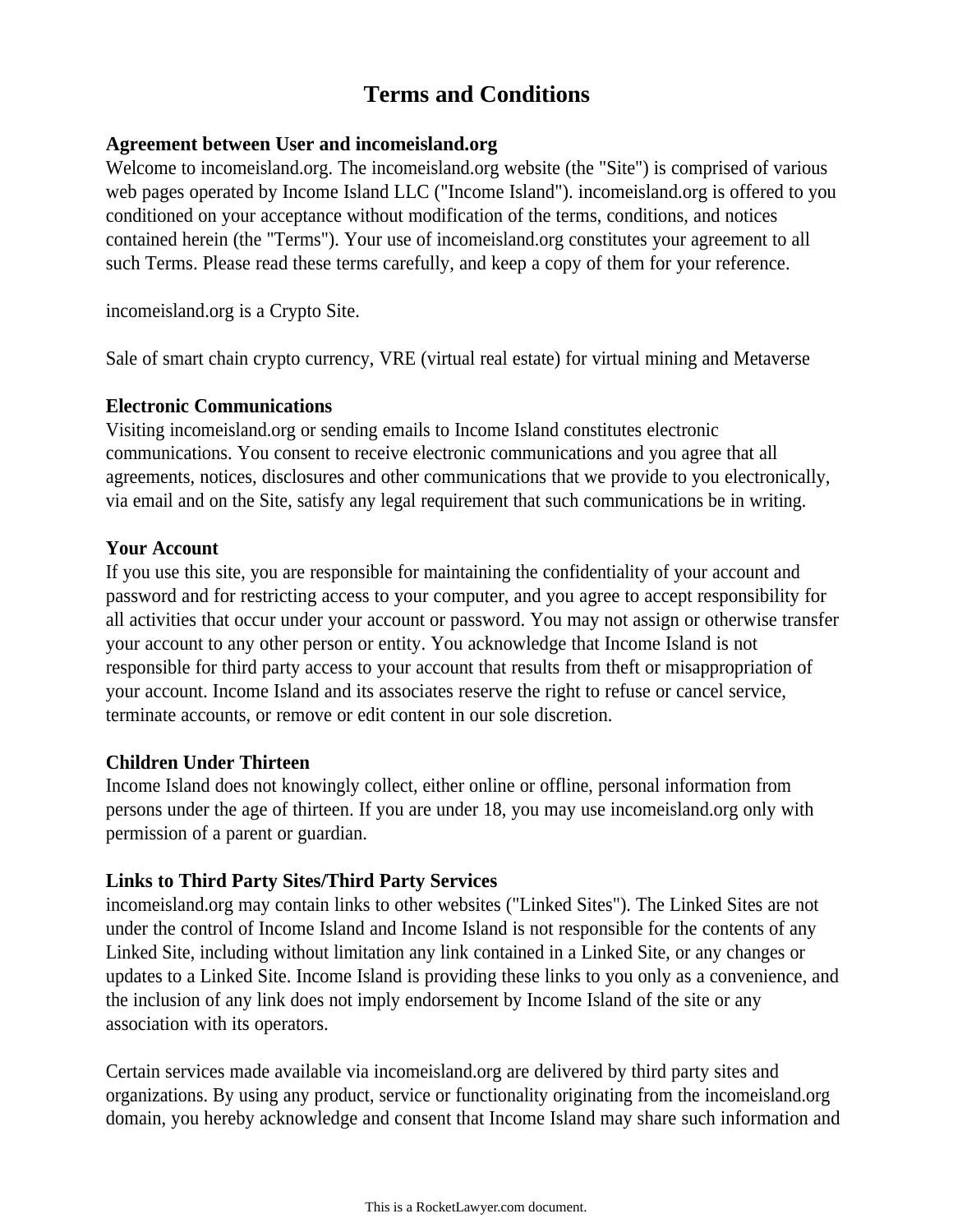data with any third party with whom Income Island has a contractual relationship to provide the requested product, service or functionality on behalf of incomeisland.org users and customers.

# **No Unlawful or Prohibited Use/Intellectual Property**

You are granted a non-exclusive, non-transferable, revocable license to access and use incomeisland.org strictly in accordance with these terms of use. As a condition of your use of the Site, you warrant to Income Island that you will not use the Site for any purpose that is unlawful or prohibited by these Terms. You may not use the Site in any manner which could damage, disable, overburden, or impair the Site or interfere with any other party's use and enjoyment of the Site. You may not obtain or attempt to obtain any materials or information through any means not intentionally made available or provided for through the Site.

All content included as part of the Service, such as text, graphics, logos, images, as well as the compilation thereof, and any software used on the Site, is the property of Income Island or its suppliers and protected by copyright and other laws that protect intellectual property and proprietary rights. You agree to observe and abide by all copyright and other proprietary notices, legends or other restrictions contained in any such content and will not make any changes thereto.

You will not modify, publish, transmit, reverse engineer, participate in the transfer or sale, create derivative works, or in any way exploit any of the content, in whole or in part, found on the Site. Income Island content is not for resale. Your use of the Site does not entitle you to make any unauthorized use of any protected content, and in particular you will not delete or alter any proprietary rights or attribution notices in any content. You will use protected content solely for your personal use, and will make no other use of the content without the express written permission of Income Island and the copyright owner. You agree that you do not acquire any ownership rights in any protected content. We do not grant you any licenses, express or implied, to the intellectual property of Income Island or our licensors except as expressly authorized by these Terms.

#### **Third Party Accounts**

You will be able to connect your Income Island account to third party accounts. By connecting your Income Island account to your third party account, you acknowledge and agree that you are consenting to the continuous release of information about you to others (in accordance with your privacy settings on those third party sites). If you do not want information about you to be shared in this manner, do not use this feature.

#### **International Users**

The Service is controlled, operated and administered by Income Island from our offices within the USA. If you access the Service from a location outside the USA, you are responsible for compliance with all local laws. You agree that you will not use the Income Island Content accessed through incomeisland.org in any country or in any manner prohibited by any applicable laws, restrictions or regulations.

# **Indemnification**

You agree to indemnify, defend and hold harmless Income Island, its officers, directors,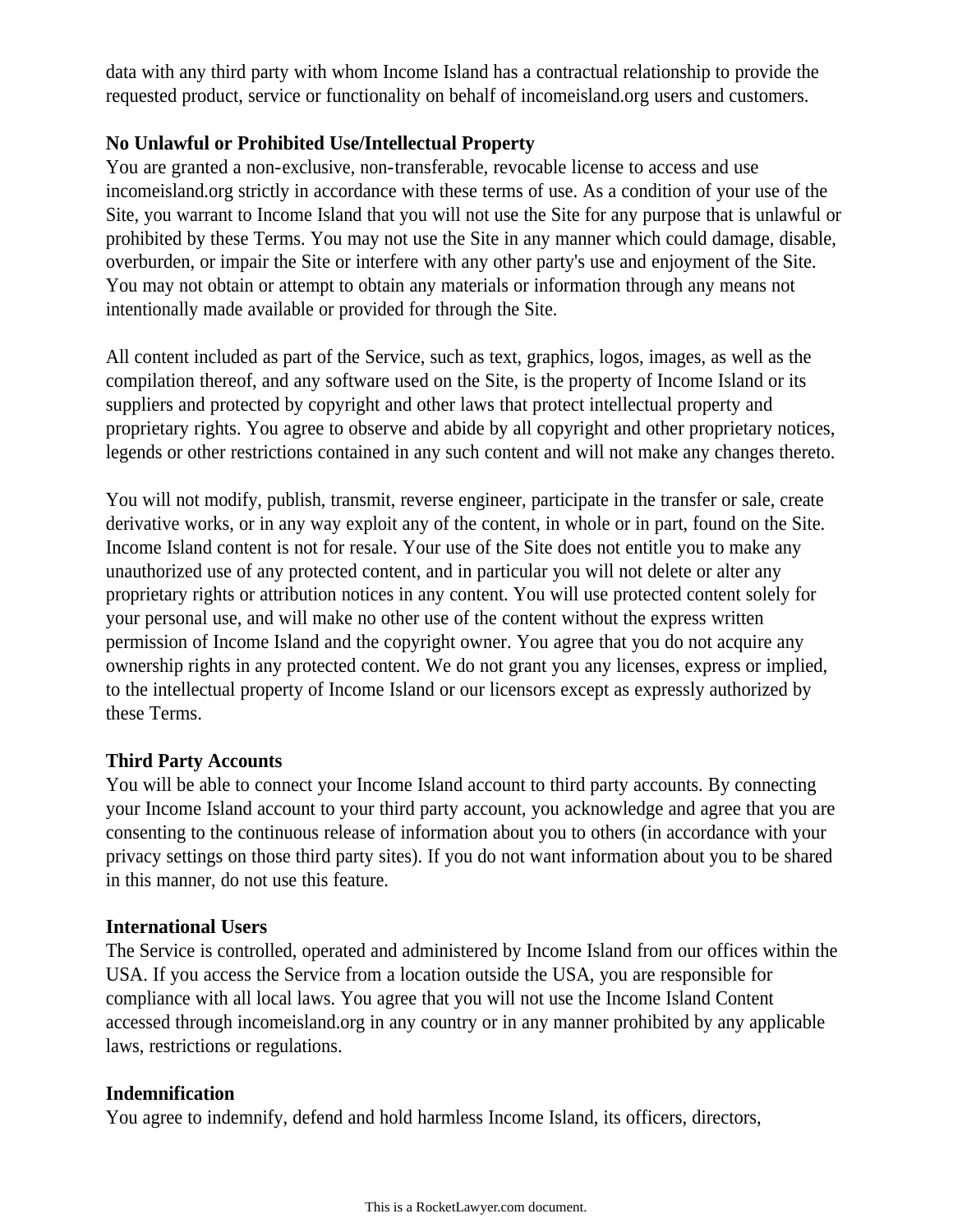employees, agents and third parties, for any losses, costs, liabilities and expenses (including reasonable attorney's fees) relating to or arising out of your use of or inability to use the Site or services, any user postings made by you, your violation of any terms of this Agreement or your violation of any rights of a third party, or your violation of any applicable laws, rules or regulations. Income Island reserves the right, at its own cost, to assume the exclusive defense and control of any matter otherwise subject to indemnification by you, in which event you will fully cooperate with Income Island in asserting any available defenses.

#### **Arbitration**

In the event the parties are not able to resolve any dispute between them arising out of or concerning these Terms and Conditions, or any provisions hereof, whether in contract, tort, or otherwise at law or in equity for damages or any other relief, then such dispute shall be resolved only by final and binding arbitration pursuant to the Federal Arbitration Act, conducted by a single neutral arbitrator and administered by the American Arbitration Association, or a similar arbitration service selected by the parties, in a location mutually agreed upon by the parties. The arbitrator's award shall be final, and judgment may be entered upon it in any court having jurisdiction. In the event that any legal or equitable action, proceeding or arbitration arises out of or concerns these Terms and Conditions, the prevailing party shall be entitled to recover its costs and reasonable attorney's fees. The parties agree to arbitrate all disputes and claims in regards to these Terms and Conditions or any disputes arising as a result of these Terms and Conditions, whether directly or indirectly, including Tort claims that are a result of these Terms and Conditions. The parties agree that the Federal Arbitration Act governs the interpretation and enforcement of this provision. The entire dispute, including the scope and enforceability of this arbitration provision shall be determined by the Arbitrator. This arbitration provision shall survive the termination of these Terms and Conditions.

# **Class Action Waiver**

Any arbitration under these Terms and Conditions will take place on an individual basis; class arbitrations and class/representative/collective actions are not permitted. THE PARTIES AGREE THAT A PARTY MAY BRING CLAIMS AGAINST THE OTHER ONLY IN EACH'S INDIVIDUAL CAPACITY, AND NOT AS A PLAINTIFF OR CLASS MEMBER IN ANY PUTATIVE CLASS, COLLECTIVE AND/ OR REPRESENTATIVE PROCEEDING, SUCH AS IN THE FORM OF A PRIVATE ATTORNEY GENERAL ACTION AGAINST THE OTHER. Further, unless both you and Income Island agree otherwise, the arbitrator may not consolidate more than one person's claims, and may not otherwise preside over any form of a representative or class proceeding.

#### **Liability Disclaimer**

THE INFORMATION, SOFTWARE, PRODUCTS, AND SERVICES INCLUDED IN OR AVAILABLE THROUGH THE SITE MAY INCLUDE INACCURACIES OR TYPOGRAPHICAL ERRORS. CHANGES ARE PERIODICALLY ADDED TO THE INFORMATION HEREIN. INCOME ISLAND LLC AND/OR ITS SUPPLIERS MAY MAKE IMPROVEMENTS AND/OR CHANGES IN THE SITE AT ANY TIME.

INCOME ISLAND LLC AND/OR ITS SUPPLIERS MAKE NO REPRESENTATIONS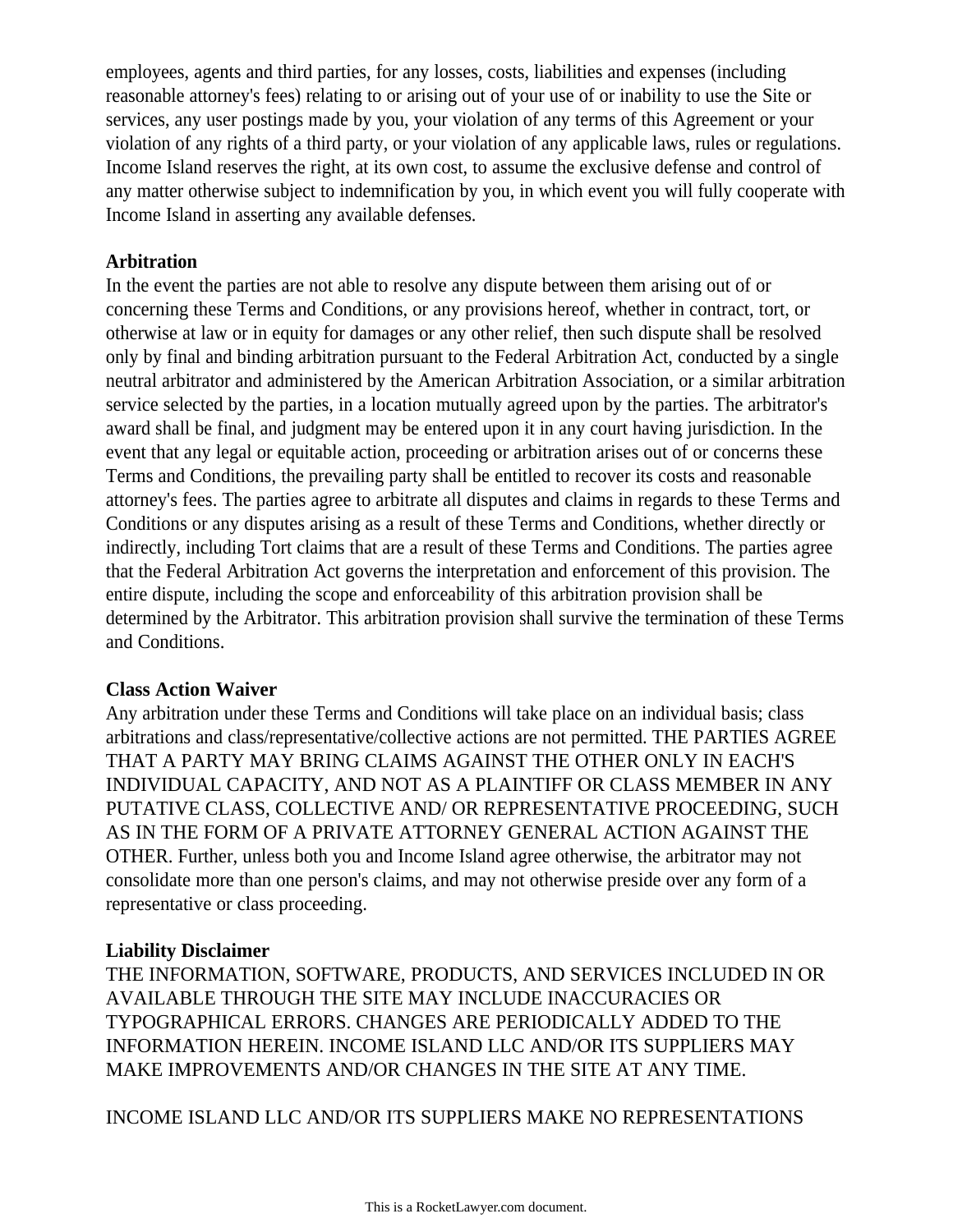ABOUT THE SUITABILITY, RELIABILITY, AVAILABILITY, TIMELINESS, AND ACCURACY OF THE INFORMATION, SOFTWARE, PRODUCTS, SERVICES AND RELATED GRAPHICS CONTAINED ON THE SITE FOR ANY PURPOSE. TO THE MAXIMUM EXTENT PERMITTED BY APPLICABLE LAW, ALL SUCH INFORMATION, SOFTWARE, PRODUCTS, SERVICES AND RELATED GRAPHICS ARE PROVIDED "AS IS" WITHOUT WARRANTY OR CONDITION OF ANY KIND. INCOME ISLAND LLC AND/OR ITS SUPPLIERS HEREBY DISCLAIM ALL WARRANTIES AND CONDITIONS WITH REGARD TO THIS INFORMATION, SOFTWARE, PRODUCTS, SERVICES AND RELATED GRAPHICS, INCLUDING ALL IMPLIED WARRANTIES OR CONDITIONS OF MERCHANTABILITY, FITNESS FOR A PARTICULAR PURPOSE, TITLE AND NON-INFRINGEMENT.

TO THE MAXIMUM EXTENT PERMITTED BY APPLICABLE LAW, IN NO EVENT SHALL INCOME ISLAND LLC AND/OR ITS SUPPLIERS BE LIABLE FOR ANY DIRECT, INDIRECT, PUNITIVE, INCIDENTAL, SPECIAL, CONSEQUENTIAL DAMAGES OR ANY DAMAGES WHATSOEVER INCLUDING, WITHOUT LIMITATION, DAMAGES FOR LOSS OF USE, DATA OR PROFITS, ARISING OUT OF OR IN ANY WAY CONNECTED WITH THE USE OR PERFORMANCE OF THE SITE, WITH THE DELAY OR INABILITY TO USE THE SITE OR RELATED SERVICES, THE PROVISION OF OR FAILURE TO PROVIDE SERVICES, OR FOR ANY INFORMATION, SOFTWARE, PRODUCTS, SERVICES AND RELATED GRAPHICS OBTAINED THROUGH THE SITE, OR OTHERWISE ARISING OUT OF THE USE OF THE SITE, WHETHER BASED ON CONTRACT, TORT, NEGLIGENCE, STRICT LIABILITY OR OTHERWISE, EVEN IF INCOME ISLAND LLC OR ANY OF ITS SUPPLIERS HAS BEEN ADVISED OF THE POSSIBILITY OF DAMAGES. BECAUSE SOME STATES/JURISDICTIONS DO NOT ALLOW THE EXCLUSION OR LIMITATION OF LIABILITY FOR CONSEQUENTIAL OR INCIDENTAL DAMAGES, THE ABOVE LIMITATION MAY NOT APPLY TO YOU. IF YOU ARE DISSATISFIED WITH ANY PORTION OF THE SITE, OR WITH ANY OF THESE TERMS OF USE, YOUR SOLE AND EXCLUSIVE REMEDY IS TO DISCONTINUE USING THE SITE.

#### **Termination/Access Restriction**

Income Island reserves the right, in its sole discretion, to terminate your access to the Site and the related services or any portion thereof at any time, without notice. To the maximum extent permitted by law, this agreement is governed by the laws of the State of Delaware and you hereby consent to the exclusive jurisdiction and venue of courts in Delaware in all disputes arising out of or relating to the use of the Site. Use of the Site is unauthorized in any jurisdiction that does not give effect to all provisions of these Terms, including, without limitation, this section.

You agree that no joint venture, partnership, employment, or agency relationship exists between you and Income Island as a result of this agreement or use of the Site. Income Island's performance of this agreement is subject to existing laws and legal process, and nothing contained in this agreement is in derogation of Income Island's right to comply with governmental, court and law enforcement requests or requirements relating to your use of the Site or information provided to or gathered by Income Island with respect to such use. If any part of this agreement is